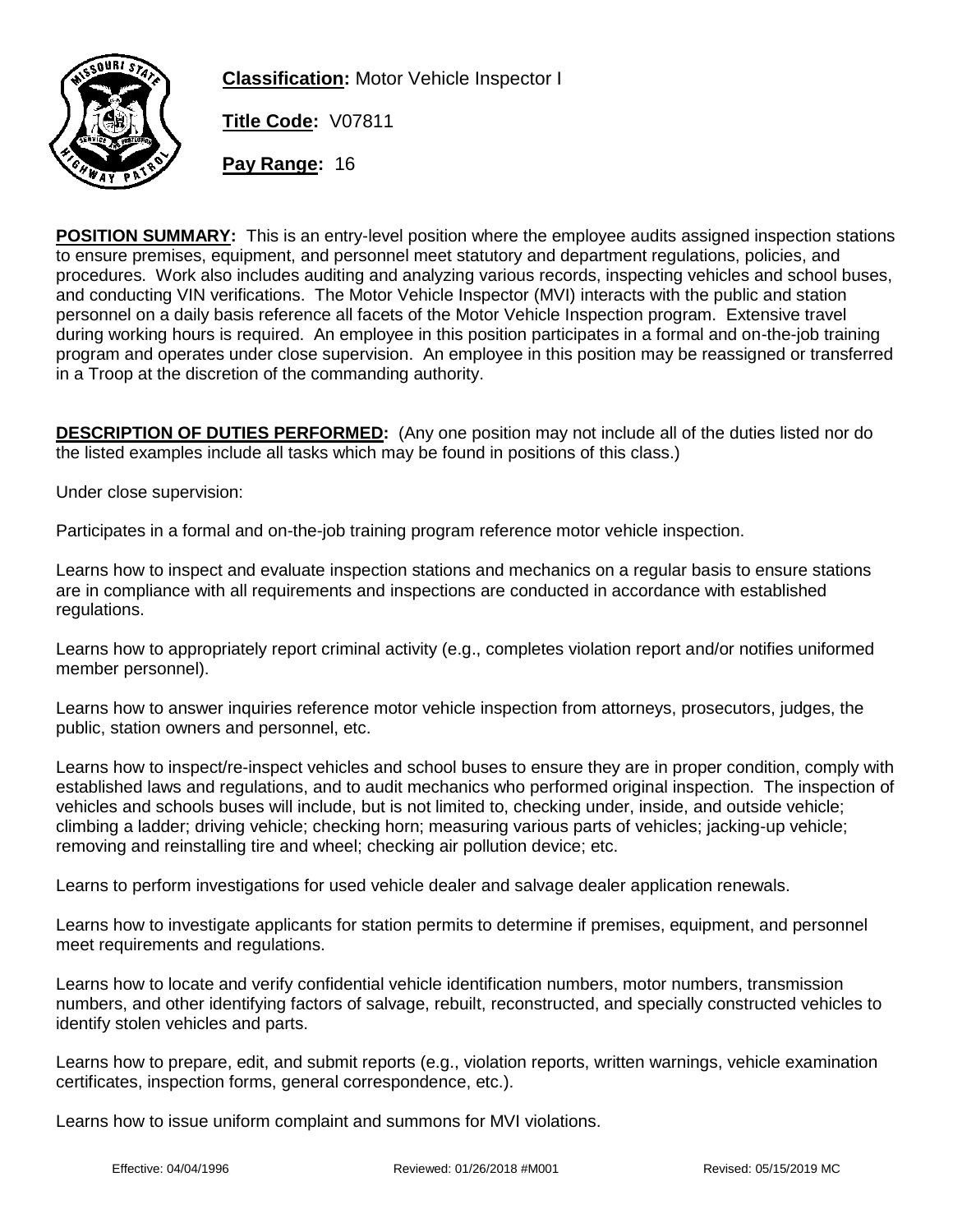# **Classification:** Motor Vehicle Inspector I **Classification:** Page 2

Confers with motor vehicle inspectors and supervisor reference trends, criminal activity, problems, etc.

Operates vehicles to perform job duties.

Testifies in court and at administrative hearings, as requested.

Interacts with the public on a daily basis reference all facets of motor vehicle inspection.

Operates standard office equipment (e.g., telephone, copier, adding machine, etc.).

Maintains appropriate logs, files, and records.

Studies standard operating procedures, rules, regulations, polices, publications, etc., reference motor vehicle inspection.

Performs job-related travel.

Performs other related work as assigned.

#### **REQUIRED KNOWLEDGE, SKILLS, AND ABILITIES:** Ability to participate in a formal and on-the-job training program.

Ability to learn about the mechanics of vehicles and school buses necessary to conduct inspections.

Ability to learn about and practice safety precautions and occupational hazards associated with vehicles and school buses.

Ability to learn about identification and investigative techniques.

Ability to learn about department and statutory policies, procedures, rules, and regulations reference motor vehicle inspection.

Ability to learn how to respond to inquiries.

Ability to use tools and equipment (e.g., mechanic hand tools, flashlight, mirrors, lug wrench, impact gun, jack, gauges, window tint meter, tape measure, sand paper, cleaning compound and rags, camera, etc.).

Ability to position self and equipment under, in, around, and over vehicles being inspected in a safe and proper manner.

Ability to interact with the public, station owners, and employees on a daily basis.

Ability to detect forged documents and altered identification numbers.

Ability to work in varying climatic conditions.

Ability to work long hours while standing without taking a break.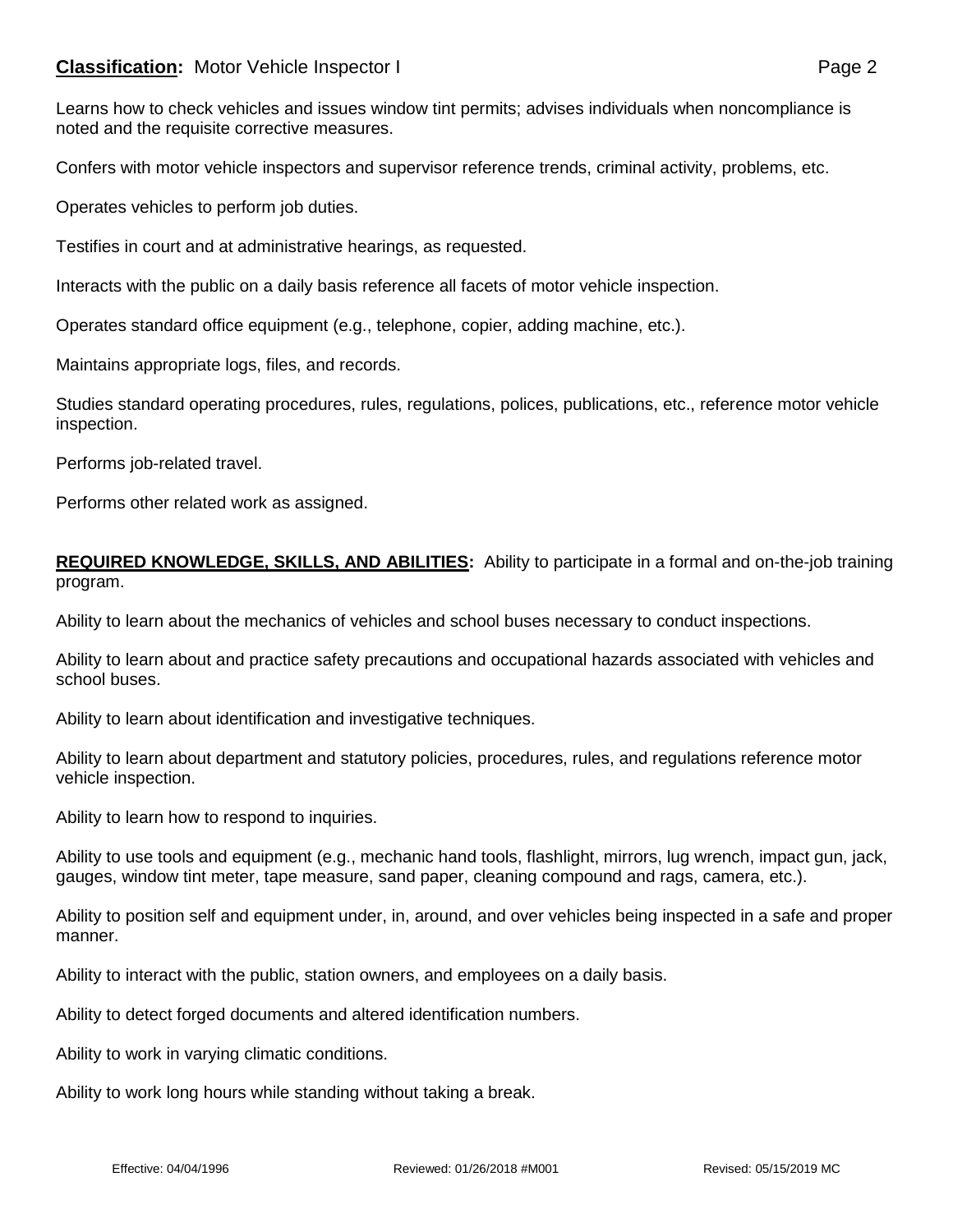# **Classification:** Motor Vehicle Inspector I **Classification:** Page 3

Ability to perform job-related travel.

Ability to operate a motor vehicle in accordance with Missouri State Highway Patrol policy and State of Missouri statutes.

Ability to detect deficiencies in vehicles and school buses and document same.

Ability to transport and operate an air jack and hydraulic floor jack to conduct school bus inspections.

Ability to operate standard office equipment as detailed in the description of duties.

Ability to learn how to prepare, edit, and submit reports.

Ability to maintain logs, files, and records.

Ability to study manuals, publications, etc.

Ability to testify in court and learn the role of an expert witness in legal proceedings.

Ability to handle restricted and confidential information in a professional manner and maintain the information as such.

Ability to communicate in English clearly and concisely, both orally and in writing.

Ability to establish and maintain harmonious working relations with others.

Ability to work with material that may be of a sexual nature relating to criminal activity (e.g., written material, photographs, and/or verbal language, etc.).

Ability to work hours as assigned.

**MINIMUM EXPERIENCE AND EDUCATION REQUIRED:** (The following represents the minimum qualifications used to accept applicants, provided that equivalent substitution will be permitted in case of deficiencies in either experience or education.)

Possession of a high school diploma or equivalent.

**NECESSARY SPECIAL REQUIREMENTS:** Must be at least twenty-one years of age at the time of employment.

Must possess and maintain a valid driver license.

Must be able to successfully complete the Basic Motor Vehicle Inspector's School as approved by the Superintendent of the Missouri State Highway Patrol.

Shall not have been convicted or have any indictment or information pending for any offense involving moral turpitude.